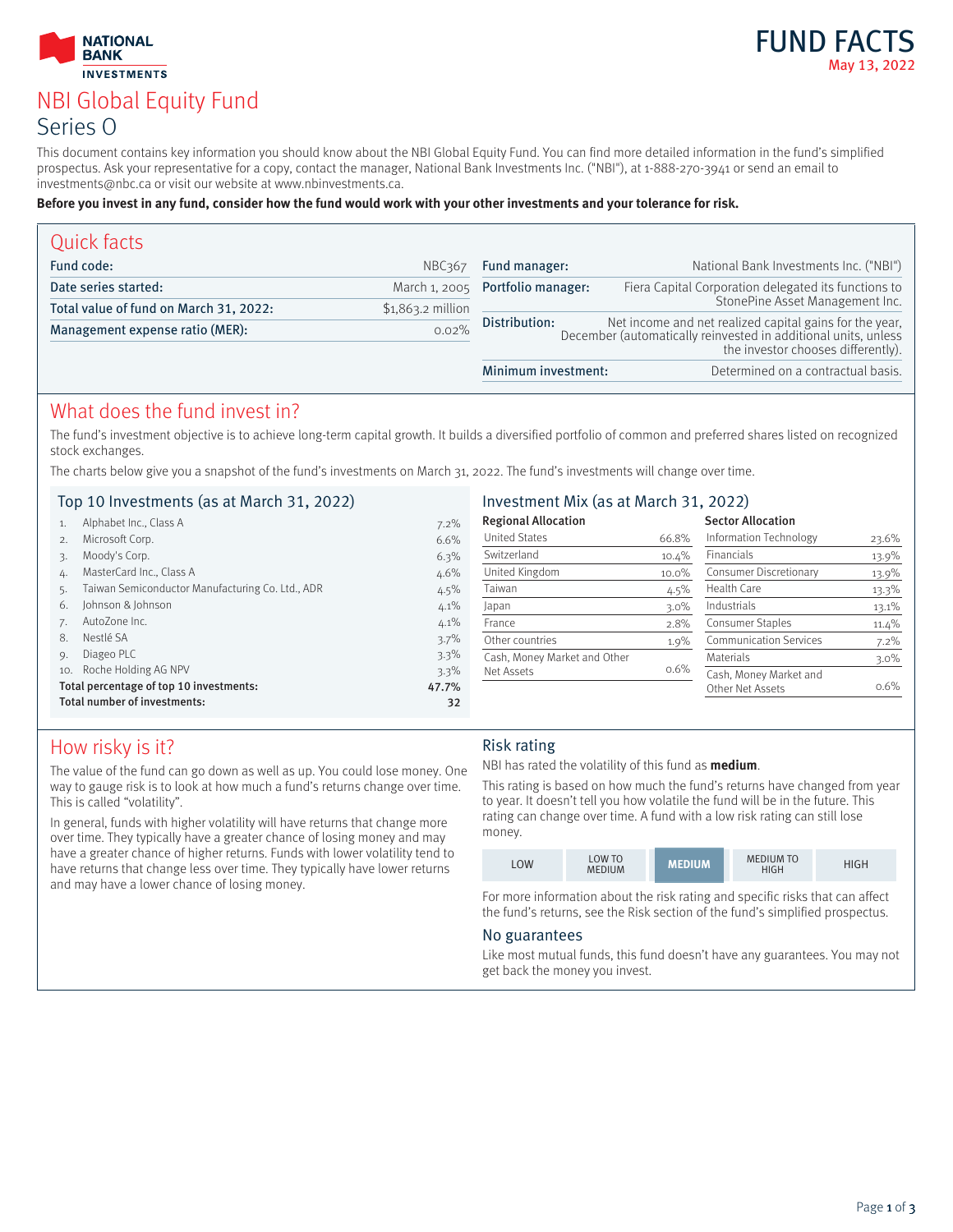

# How has the fund performed?

This section tells you how Series O units of the fund have performed over the past 10 years. Returns are after expenses have been deducted. These expenses reduce the funds' returns.

#### Year-by-year returns

This chart shows how Series O units of the fund performed in each of the past 10 years. The series did not drop in value. The range of returns and change from year to year can help you assess how risky the fund has been in the past. It does not tell you how the fund will perform in the future.



### Best and worst 3-month returns

This table shows the best and worst returns for Series O units of the fund in a 3-month period over the past 10 years. The best and worst 3-month returns could be higher or lower in the future. Consider how much of a loss you could afford to take in a short period of time.

|                    | <b>Return</b> | 3 months ending | If you invested \$1,000 at the beginning of the period |
|--------------------|---------------|-----------------|--------------------------------------------------------|
| <b>Best Return</b> | 14.8%         | April 30, 2017  | Your investment would rise to \$1,148.                 |
| Worst return       | $-10.8%$      | March 31, 2022  | Your investment would drop to \$892.                   |

#### Average return

The annual compounded return of O Series units of the fund was 16.68% over the past 10 years. If you had invested \$1,000 in this series 10 years ago, your investment would now be worth \$4,676.

| Who is this fund for?                                                                                                                                                                                                                         | A word about tax                                                                                                                                                                                                                                                                                                                                                                                                                                                                             |
|-----------------------------------------------------------------------------------------------------------------------------------------------------------------------------------------------------------------------------------------------|----------------------------------------------------------------------------------------------------------------------------------------------------------------------------------------------------------------------------------------------------------------------------------------------------------------------------------------------------------------------------------------------------------------------------------------------------------------------------------------------|
| Investors who:<br>• are looking to invest for the long term (at least five years);<br>• are seeking to diversify their investments with exposure to global<br>markets:<br>• want to hedge against a drop in the value of the Canadian dollar. | In general, you'll have to pay income tax on any money you make on a<br>fund. How much you pay depends on the tax laws where you live and<br>whether or not you hold the fund in a registered plan, such as a Registered<br>Retirement Savings Plan (RRSP) or a Tax-Free Savings Account (TFSA).<br>Keep in mind that if you hold your fund in a non-registered account, fund<br>distributions are included in your taxable income, whether you get them in<br>cash or have them reinvested. |
| Don't buy this fund if you need a steady source of income from<br>your investment.                                                                                                                                                            |                                                                                                                                                                                                                                                                                                                                                                                                                                                                                              |

# How much does it cost?

The following tables show the fees and expenses you could pay to buy, own and sell Series O units of the fund. The fees and expenses – including any commissions – can vary among series of the fund and among funds. Higher commissions can influence representatives to recommend one investment over another. Ask about other funds and investments that may be suitable for you at a lower cost.

### 1. Sales Charges

There are no charges when you purchase your units through NBI.

### 2. Fund expenses

You don't pay these expenses directly. They affect you because they reduce the fund's returns. As of December 31, 2021, the fund's expenses were 0.03% of its value. This equals \$0.30 for every \$1,000 invested.